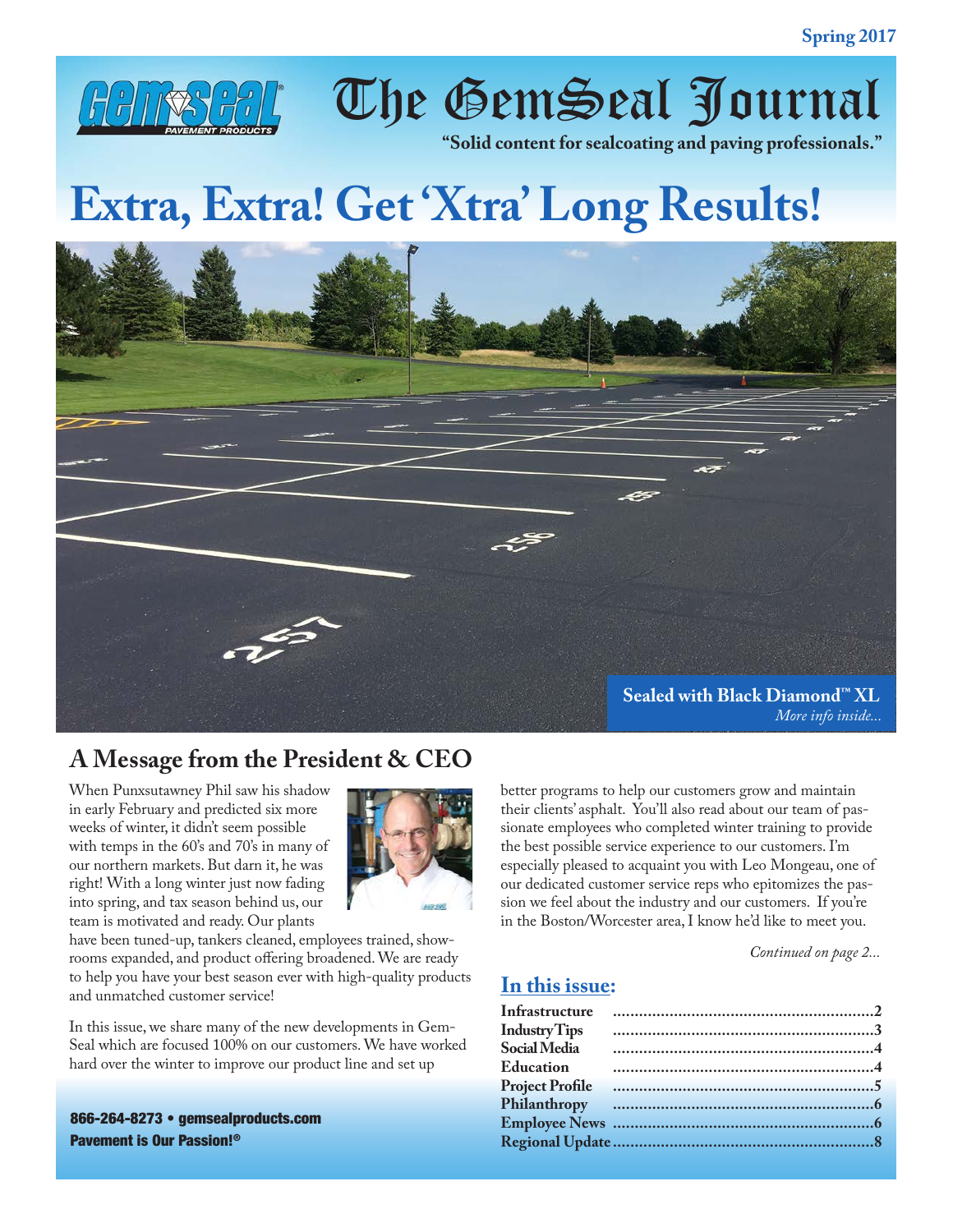#### *Continued from front...*

It's worth noting that this is a special year for GemSeal. We are celebrating our 60th anniversary, making us one of the most experienced (it sounds better than "oldest!") manufacturers in the pavement maintenance industry. From our founding in 1957 until today, we continue to strive to improve our company, always living our core values, to earn your loyalty.

As you work to get your own company ready to perform at its best in 2017, I invite you to take a break and read what we are doing to get ready for the amazingly fun, incredibly busy, high-intensity pavement maintenance season ahead. The entire GemSeal Team stands ready to help you solve problems and perform at your best and achieve huge success. Thanks sincerely for your business and your trust in GemSeal.

With best regards,

Jeff Lax

# **INFRASTRUCTURE IMPROVEMENTS**

### **One Stop Shop is The Place to Go!**

We are working harder than ever to bring more convenience to paving and sealcoating contractors. One of the ways we are doing this is by simplifying the buying process and by offering more of the things our customers need to get the job done. Our **One Stop Shop** stores are designed to provide you with everything you need to complete your job with just one trip to any of our locations – products, equipment, spare parts, or advice. Plus, when you shop with GemSeal, you can see and handle equipment before purchasing. We even offer 100% financing through Ascentium Capital on spray rigs, stripers, blowers, melters, and more.

#### **Equipment Sales & Rentals**

Most people think of GemSeal as a great sealcoat manufacturer but don't realize that we offer much more than that. Did you know that most locations offer asphalt maintenance equipment in addition to materials, supplies, tools, and safety equipment?

In fact, we offer a broad line-up of products from Cimline, Seal-Rite, Able Manufacturing, Graco, Little Wonder, Billy Goat, and more. These product lines truly make us your One Stop Shop for all your pavement maintenance needs. Whether you are looking for a new hot-pour rubber kettle for DOT work, a new striper to add the finishing touch to a freshly sealed parking lot, or simply need to replace or upgrade your existing equipment fleet, GemSeal is your go-to source for competitive pricing and quick, friendly service. Contact us to discuss your equipment needs.

# **Equipment Financing to Help You Grow Your Business**

So you've rented a unit in the past and have decided now is the time to buy. You've come to the right place! GemSeal wants to help you grow your business and we know the importance of credit as a growth tool.

That is why we teamed up with Ascentium Capital to provide you with affordable financing options on application equipment. The 100% Financing Program allows you to include tax, shipping, and other costs when you finance equipment including spray rigs, blowers, stripers, and melters. This means you can



So, what are you waiting for? Stock up for the busy season at one of our **14 retail stores**. Get to know our team of professionals and let us help you have a great season in 2017! For more information, visit **[gemsealproducts.com/about-us/](https://www.gemsealproducts.com/about-us/one-stop-shop/) [one-stop-shop](https://www.gemsealproducts.com/about-us/one-stop-shop/)**.



Not ready to take the plunge and buy that piece of equipment yet? GemSeal locations also offer a variety of rental equipment too. We carry a full line of hot-pour crack sealer melters, seal coat spray rigs, striping machines, and other equipment that will give you the edge without committing to a purchase. We offer competitive daily, weekly, and monthly rental rates. Contact your local GemSeal representative today for a full list of equipment rental offerings and prices.

avoid large, upfront out-of-pocket costs and set up more manageable payments! Several financing terms, rates, and programs are available to support the seasonality of your business. And, most approvals take less than 24 hours (financing and instant decisions subject to credit parameters).

Contact your local sales rep or visit our Web site at **[gemsealproducts.com/financing](https://www.gemsealproducts.com/financing/)** to get a free, no obligation quote or to apply for credit online. It's that easy!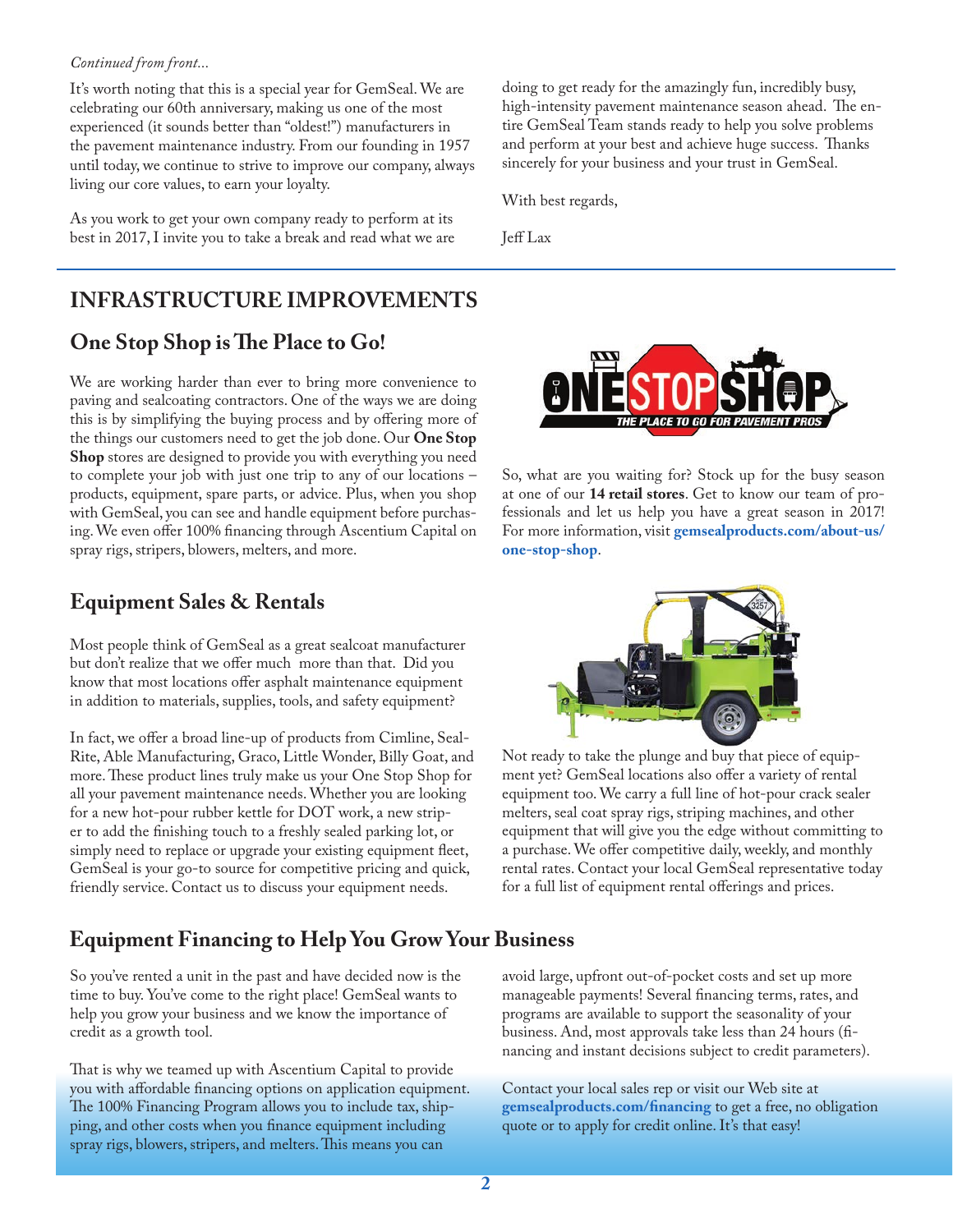# **INDUSTRY TIPS**

## **Looking for DOT-Approved Products? You're On the Right Path...**

Contractors know they can trust GemSeal's consistency and service. If you work on governmental projects, you also know the importance of using the right products to prolong pavement usability and save taxpayer money.

Now, you can find what you need all in one place—at your local GemSeal location. In addition to our own line of products, we now carry a full line of crack sealants and patching products that meet government specs.

Many of the products we manufacture or supply have been specified for use by highway contractors and governmental agencies throughout the country, so you can be sure that they will perform in the field, wherever you are.

In fact, these products have been especially designed to withstand high-traffic areas and provide long-lasting repairs to cracks, joints, potholes, utility cuts, patches, and edge breaks on highways, roads, bridges, and city streets, as well as airport taxiways and fueling stations.



You can access a state-approved list of crack sealants, browse product information along with technical data for both crack sealants and patching products, check out our photo gallery, or view an application-in-progress video all on our Web site at **[gemsealproducts.com/governmental](https://www.gemsealproducts.com/governmental/)**.

### **Specifying Materials for Local Asphalt Maintenance Projects**

Material for projects in the private and public sector are often specified by local engineering firms and building contractors. They often create these specifications based on materials used in past projects or simply because they are in the "comfort zone" of the individual creating the specification. In many cases, these are not the most suitable materials available for the project. Materials and application strategies are constantly changing, and it is difficult for individuals who work outside of the asphalt maintenance industry to stay up-to-date on every new innovation.

This is where your local GemSeal team can help. Our employees are knowledgeable regarding local industry trends, material restrictions, and have the most up-to-date information on newly available products. Our teams will ensure the right pavement products are being used in the right market to properly address individual site conditions and reduce pavement defects. This helps property owners get the results they pay for!

In many cases, GemSeal team members can work directly with engineering firms, building contractors, and property managers/ owners to create specifications or provide the documentation necessary to support our product recommendations.

In Michigan, our local sales manager, **Heath Carew**, worked with one of our property manager clients to specify the right GemSeal

product for a project. After reviewing the details including scope, materials needed, and other concerns, he was able to make a recommendation. He sent technical data, Safety Data Sheets, and application specifications to the client for review and the product was approved as the primary material for the project in less than 24 hours. That's Gem-Seal in action!

If you have questions regarding material specifications in your area, please contact your sales manager or local Gem-Seal representative.



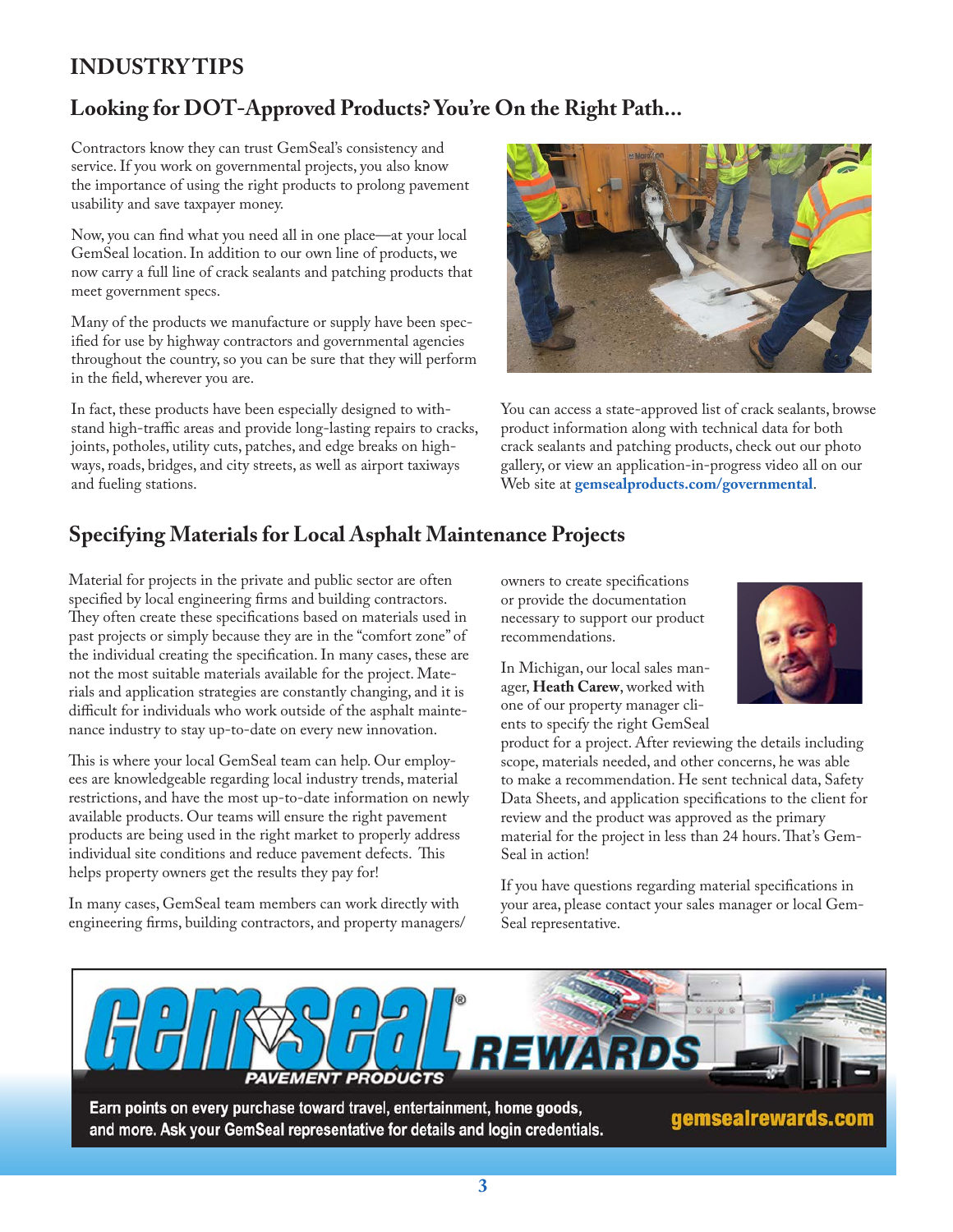### **SOCIAL MEDIA ENGAGEMENT**

#### **60 Facts for 60 Years**

GemSeal was established in 1957, which means 2017 is our 60th year in business! As one of the oldest companies in the pavement maintenance industry, we owe our long-term success to our passionate employees, hard-working distributors, reliable vendors, and–of course–our loyal customers.

One of the ways we are celebrating our **60th Anniversary** is on social media where we are posting a "Fun Fact" about GemSeal on Facebook and LinkedIn every week throughout the year. The campaign is called 60 Facts for 60 Years. Check it out to learn something new about our people, products, and history.

And, with every 10th post, we publish an open-ended, fill-inthe-blank fact, and we invite our fans and followers to comment with the correct answer. All who participate (and come up with the correct answer) will be entered into a drawing for a **\$100 gift** certificate for use in any of our One Stop Shops. That's six chances to pocket \$100 in paving products and supplies. So far, we've already awarded a gift certificate to Howard Hoke



of Seven Lakes Contracting and Asphalt Services out of West End, NC. Congratulations Howard!

Be sure to "like us" on Facebook or "follow us" on LinkedIn so you never miss a fact or your chance to win!

# **CONTINUING EDUCATION**

#### **GemSeal Customer Service Representatives Receive 3-Day Training**

GemSeal takes very seriously the responsibility to provide the best possible service to our customers. That means that the whole team – from production and sales to inside staff – must work together to give the best products and advice to contractors. In early February, Customer Service Representatives (CSR) from across all GemSeal locations met at our Charlotte home office for a comprehensive, 3-day training session to improve their product knowledge, learn how to better serve customers, and prepare for the upcoming season.

After our president Jeff Lax welcomed the group, vice president Lee Lowis led a discussion about our new "One Stop Shop" program for all plants, which included review of core product lines at each location. Training continued on equipment sales and rental programs. Finally, controller Roy Jones taught a technology session to help CSRs more efficiently use computer tools designed to reduce check-out time, aid in inventory management, and better meet customer needs.

Employees also participated in a refresher course on pavement sealcoats, crack fillers and sealers, sealer additives, and tools. The training concluded with a quiz to test participants' knowledge of the topics covered.

Deborah Reid, CSR for GemSeal Atlanta, commented, *"I returned from the meeting revitalized as it helped me realize the importance of my position and the impact I have on the company and our customers. I am implementing the procedures and advice I received and look forward to a great growth year!"*

One of the highlights of the training was a team building exercise in which small groups were locked in themed rooms and had to work together to find clues to facilitate a successful escape. Each group's struggles were shown live on TV monitors, which added to the pressure and increased the fun. A great meal of North Carolina BBQ ended a productive training session.



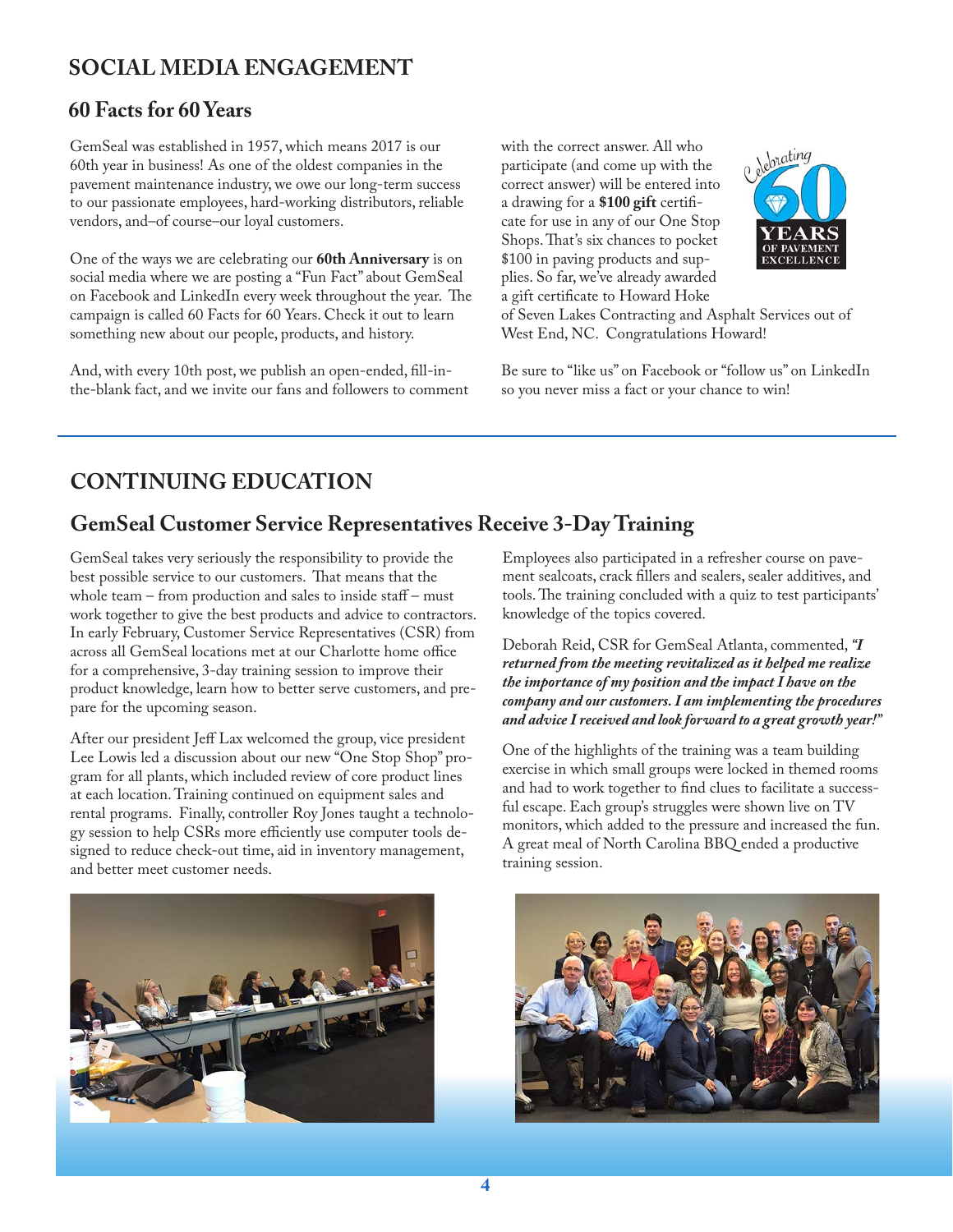

# **PROJECT PROFILE**

# **Homeowners Can't Curb Their Enthusiasm Over Newly Sealed Pavement!**

Extra, extra! Read all about it! A residential community in Trinity, FL, located in Pasco County near Tampa recently benefited from a two-coat application of Black Diamond™ XL.

This high-performance, polymer-modified sealer offers "Xtra Long" durability, superior adhesion to pavement, impressive cohesive strength, unsurpassed elasticity, and improved gas/oil resistance.

Don Wheeler, owner of Zephyr Stripe & Seal, recommended the use of Black Diamond XL to his client and the specification was quickly approved.

Two trucks applied two loads of the sealer using the spray bar method. Don was on site during the entire procedure, which took just five days from start to finish. The community association manager is very pleased with the results.

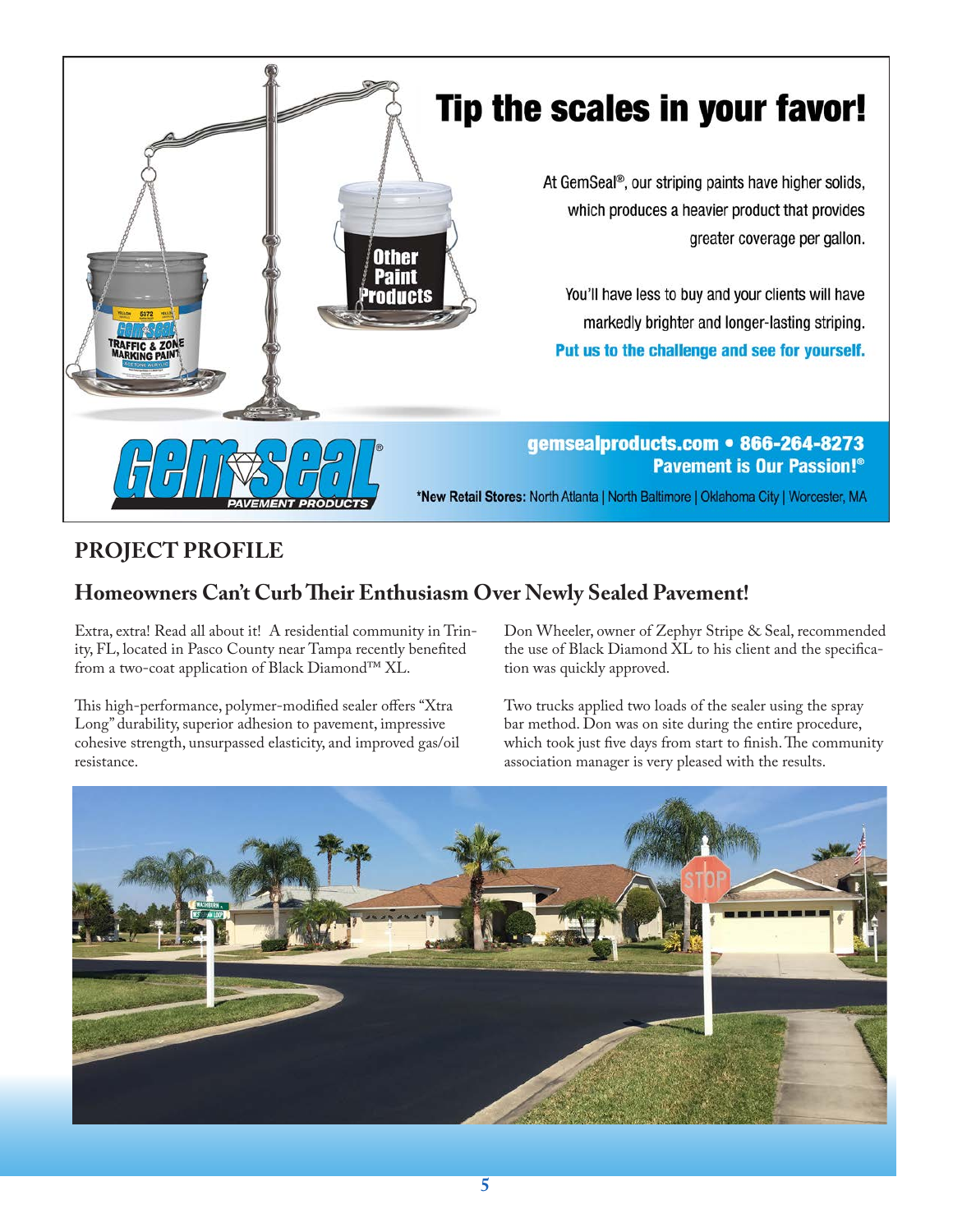# **COMMUNITY OUTREACH**

#### **GemSeal Supports Local Organizations**

As a manufacturing company, being a responsible member of a community means operating safe and clean manufacturing plants and providing career opportunities for our employees. But it goes beyond that. In addition, it means that we help organizations who make life better for people less fortunate. At GemSeal, our company and employees have supported worthy causes such as The Salvation Army, Toys for Tots, the National Multiple Sclerosis Society, and others. The latest organization to gain our support is KinderMounrn, based in Charlotte, NC.

KinderMourn provides hope for bereaved parents, grieving children, and teens by offering support and counseling programs, creating awareness of bereavement issues, and empowering the community to effectively assist those who have suffered an unthinkable loss. At KinderMourn, bereaved parents and children have the opportunity to participate in support groups and other counseling programs where they find encouragement and healthy coping skills for dealing with grief after the traumatic loss of a loved one. KinderMourn helps provide hope when it seems like all hope is lost.



Our sponsorship will help enable the 13th Annual HOPE FLOATS Duck Race at the U.S. National Whitewater Center on Sunday, April 30th. Thousands of Charlotteans of all ages will line the banks of the main channel to watch over 15,000 adopted (and adorable), sunglass wearing, rubber duckies brave the rapids towards the finish line. This is a great fundraiser to help a worthwhile cause!

### **EMPLOYEE SPOTLIGHT**

#### **5 Questions with Leo Mongeau 4. If there was a movie produced**

#### **1. Tell us about your industry experience and your current role:**

This is my eighth year in the paving industry. Prior to GemSeal, I worked for a distributer of pavement products in their accounting department and eventually transferred into customer service. In 2015 I accepted a great opportunity to work for GemSeal. I am currently enjoying my role as a customer service representative at the One Stop Shop retail store in Worcester, MA.

#### **2. What do you enjoy most about your job and our industry?**

Every day presents great variety, which I love. I get to interact with customers from small, mid-sized, and large companies, all with unique specialties. We discuss job specifics including size, scheduling, and location. Each discussion is different and I learn something new from everyone with whom I encounter.

#### **3. What do you think sets GemSeal apart from the competition?**

We are consistent in our commitment to provide the very best products and service in the industry. This is evidenced foremost by our diverse selection of sealers; with such variety, our customers have more options for their clients. Furthermore, our employees are highly knowledgeable about all of our pavement products in order to provide the right recommendation for any jobsite. Plus, at all of our GemSeal locations, customers can stock up not only on products, but on equipment and tools as well. We truly provide everything our customers need to get the job done.

# **about your life, which actor would play your role and why?**



I would select Alan Alda from the series MASH. He was always com-

ical, trying to make everyone laugh. But, when a situation became serious, he could just as easily be disciplined to get the job done.

#### **5. Name three people you admire and why:**

Leo Brodeur, my godfather: He gave me great advice–do the best you can, work hard, and be dedicated in your work. Also, keep out of trouble. I almost got them all!

Donald Bradway, my step-son: He has Cerebral Palsy and is confined to a wheelchair. He will be 50 years old and has the most positive attitude of anyone I have ever known. Not a day goes by without him telling someone to "Have A Good Day!" There are plenty of days I wish we all—myself included— had his outlook.

Katie Myers, GemSeal customer service rep in Baltimore: She reminds me of myself when I started in the industry. When she joined GemSeal, she had little knowledge of pavement products. But, in a short amount of time, Katie has impressed me with her dedication, determination, and desire to grow professionally. As a result, she has helped ensure the success of the store and that of her own career.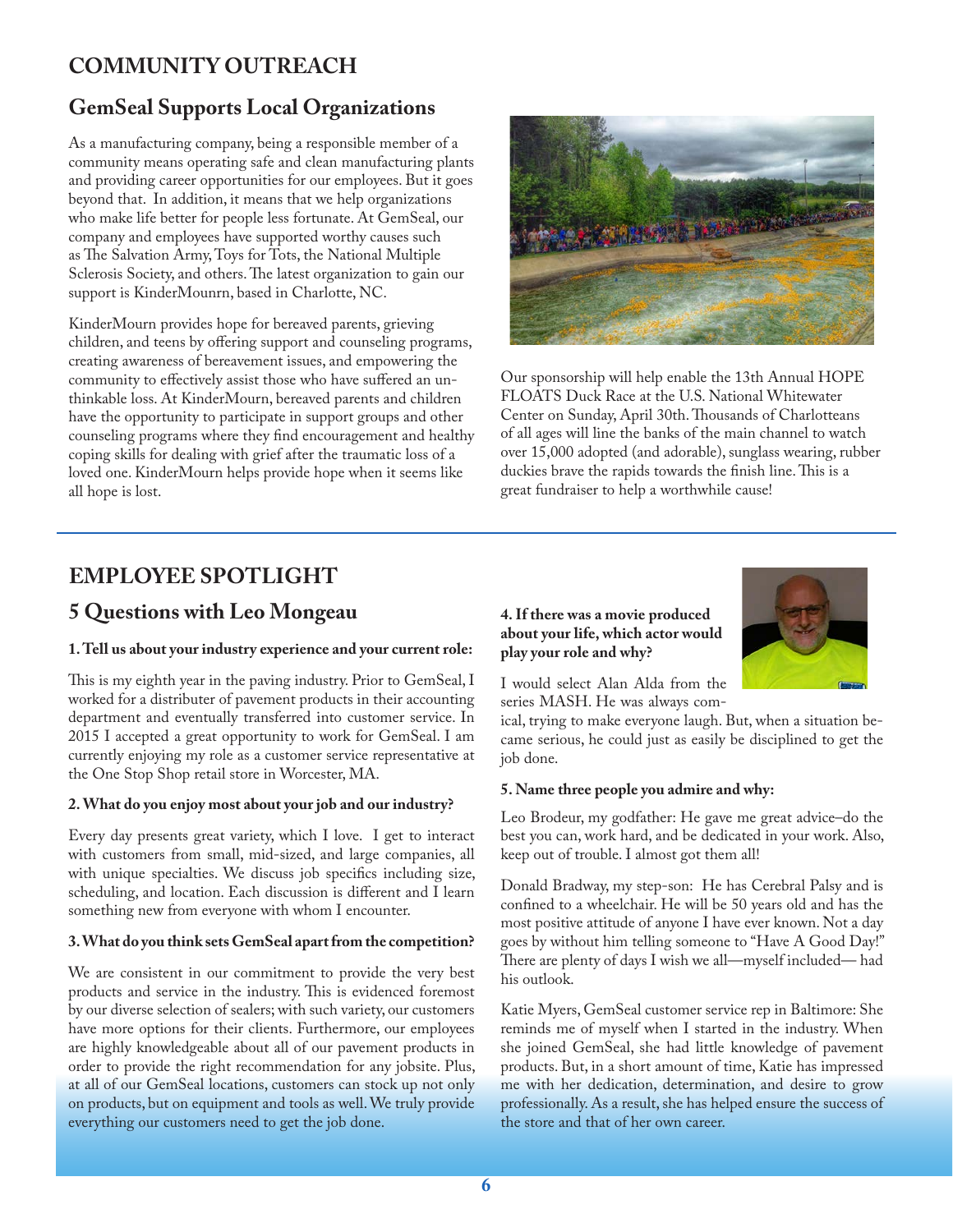## **EMPLOYEE NEWS**

#### **Anniversaries and Recently Hired Pavement Experts**

**Harry Carter,** Regional General Manager, celebrated his 35th year with GemSeal and was presented an award and gift during the National Pavement Expo in February (pictured in center at right).

**Daniel Wirth**, Atlanta Plant Manager, is celebrating his 25th year with GemSeal.

**Robert Carter**, Greensboro Plant Manager, is celebrating his 30th year with GemSeal.

**Haywood Sawyer**, Greensboro Warehouse Manager, celebrated his 82nd birthday in January. If you haven't met Haywood, you need to drop buy and meet the youngest 82-year-old in North Carolina.

**Mitch Eakin** has joined our Memphis facility as site supervisor. Mitch has five years of experience in the asphalt and construction industry and three years in steel manufacturing working in DOT, public, and private sectors. With management and hands-on fabricating and manufacturing skills, he will be a great addition to our team.

**John Kling** has joined our Dallas facility as a new territory sales rep for the North Texas market area. With a long history in the industry, including experience with pavement maintenance products and asphalt emulsions, John is well equipped to acquire new customers and grow sales in Texas.







Mitch Eakin John Kling